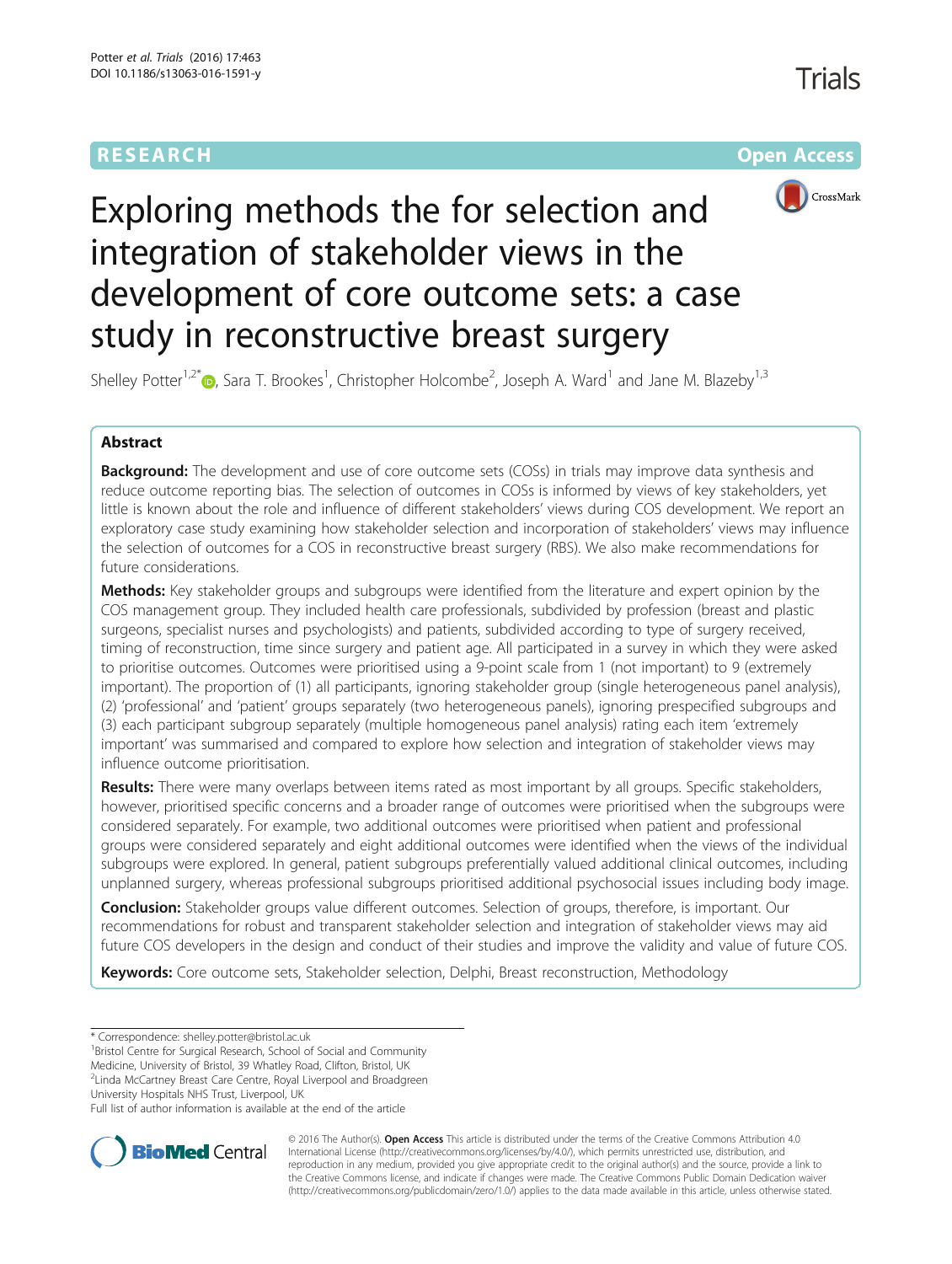# Background

The careful selection of meaningful end points is essential for research to inform clinical practice and guide health policy [[1, 2\]](#page-9-0). A number of systematic reviews, however, have demonstrated a lack of consistency in the way that outcomes are assessed and reported [[3](#page-9-0)–[8\]](#page-9-0). Heterogeneity of outcome reporting limits cross-study comparison, precludes data synthesis and introduces the possibility of reporting bias [[9\]](#page-9-0). One solution to inconsistent and inappropriate outcome reporting is to develop and use core outcome sets (COSs), a scientifically agreed minimum set of outcomes to be measured and reported in all effectiveness studies of a given condition [[10, 11](#page-9-0)]. Core outcome sets have been developed in a number of areas [[12](#page-9-0)–[15](#page-9-0)]. Their development typically involves the identification of an exhaustive list of outcomes, then prioritisation of the outcomes by stakeholders using consensus methods such as Delphi surveys [[10, 16, 17\]](#page-9-0). Delphi surveys require participants to rate the importance of different outcomes in sequential questionnaires (or rounds), with responses to each outcome summarised and fed back anonymously in subsequent rounds [\[16\]](#page-9-0). This feedback enables participants to change their initial scores in light of others' views. Although guidance for this process is emerging [\[10\]](#page-9-0), the precise methodology is yet to be agreed [\[11, 16\]](#page-9-0). A Delphi survey may lead directly to the final COS or may inform one or more subsequent consensus meetings at which the final core set is agreed [\[10](#page-9-0)].

Stakeholders are critical to COS development since it is their views which inform the final core set. If important stakeholders are not included, key outcomes may be omitted [[18](#page-9-0)] meaning that the COS is of little future value. Recommendations for Delphi surveys suggest that involvement of health professionals and patients is essential for developing a COS for pragmatic trials [[10](#page-9-0), [16\]](#page-9-0). Yet, within health professional and patient groups there are likely to be important subgroups whose views should be considered. For example, health professionals might include surgeons, physicians, nurses, physiotherapists and psychologists, each of whom may have different views. There are currently few recommendations as to how 'key' stakeholder groups and subgroups should be defined and selected [[14](#page-9-0)].

There is also debate as to how stakeholders' views should be amalgamated during the Delphi process [\[18](#page-9-0)]. One approach is for participants to be considered a heterogeneous single panel, ignoring stakeholder type, when generating and presenting feedback and determining items to retain for the next stage of the consensus process. Alternatively, participants can be treated as multiple homogeneous panels with stakeholders considered to be distinct groups; feedback from each stakeholder group is generated and criteria for retaining items are based on the separate stakeholder groups [\[18](#page-9-0)]. Robust and transparent methods for the integration of views are vital if the value of future COSs is to be optimised, ensuring that the final COS has credibility in the relevant clinical field and among the research community.

Reconstructive breast surgery (RBS) is a complex area as there are a number of different types of reconstructive procedures that can be performed [\[19\]](#page-9-0). These range in complexity from expander-implant-based reconstruction to microvascular free-flap techniques. Each procedure has specific risks and benefits. For example, implantbased reconstruction is a simple procedure with a quick recovery that produces good results but may require revision over time; whereas free-flap reconstructions are longer, more complex procedures that produce excellent long-term cosmetic results, but have a longer recovery and the risk of donor-site morbidity. Patients electing to undergo different types of reconstruction may prioritise and value outcomes differently [[20](#page-9-0), [21\]](#page-9-0). Other factors, including patients' age, whether they elect to undergo reconstruction at the time of their mastectomy or at a later date and the time elapsed since the original surgery, have also been shown to impact on which outcomes are valued [[20](#page-9-0)]. Similarly, professional stakeholders in breast reconstruction include breast and plastic surgeons, clinical nurse specialists (CNS) and psychologists, and each subgroup may have different views as to what outcomes are most important.

Using RBS as a case study, the aim of this paper was to explore to what extent decisions regarding stakeholder selection and integration of stakeholder views within Delphi surveys may influence the content of a COS and to propose a framework for use in future studies. The recommendations may also inform consensus methods other than Delphi methodology.

## Methods

This research was integrated into the BRAVO study which developed a COS for RBS [[15\]](#page-9-0). Full ethical approval was obtained for the study (REC-11/SW/0305).

The BRAVO study is reported in detail elsewhere [[15](#page-9-0)], but in brief the study consisted of three phases: phase 1 – creation of a questionnaire with an exhaustive list of potential outcomes identified from systematic literature reviews and qualitative work with patients and health care professionals; phase 2 – two sequential surveys with 303 key stakeholders (215 patients and 88 health care professionals) using Delphi methods to prioritise outcomes; phase 3 – two consensus meetings, one with patients and one with professionals to agree the COS. This paper is informed by the initial round-1 Delphi survey conducted in phase 2.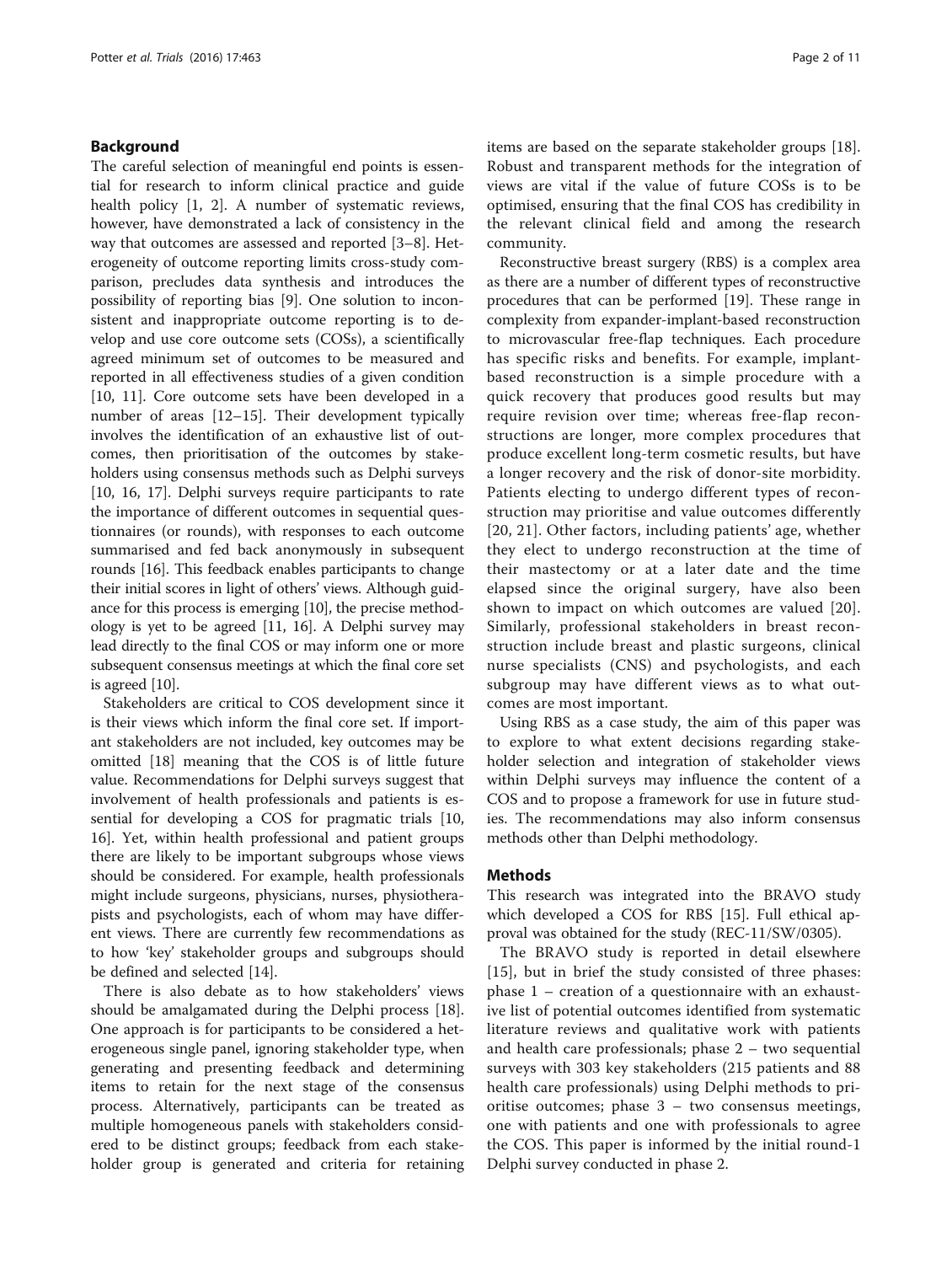# Stakeholder selection

Key stakeholders and important stakeholder subgroups were identified based on the literature [[22](#page-9-0)–[26](#page-9-0)], previous qualitative work [\[20, 21](#page-9-0), [27](#page-9-0)–[31\]](#page-9-0) and expert opinion by the BRAVO Steering Group. Broadly, these included health care professionals and patients. The professional group was subdivided into breast surgeons, plastic surgeons, CNS and psychologists; the patient group was subdivided based on age, type and timing of reconstruction and time since surgery.

Professionals were purposively recruited from breast and plastic surgical units across the UK using the qualitative approach of maximum variation sampling [\[32](#page-9-0)]. Variation was sought with regard to type of centre (teaching hospital versus district general hospital), gender and duration of practice to ensure a comprehensive representation of views. These variables were not considered to constitute specific professional subgroups in this study as there is no evidence to suggest that these factors would influence item prioritisation in a Delphi process. A priori, the aim was to recruit 30 breast surgeons, 30 plastic surgeons, 30 CNS and 10 psychologists. This ratio was chosen because surgeons and specialist nurses are involved in the decision-making process for all patients whereas psychologists have an important role but do not see every patient prior to surgery.

Patients were purposively sampled from three centres (Bristol, Liverpool and Glasgow). Qualitative maximum variation sampling methodology [[33](#page-9-0)] was again used to ensure that each prespecified patient subgroup was adequately sampled. These groups included women undergoing each of the four main types of RBS (expander/implant, latissimus dorsi flap, abdominal flap reconstruction and therapeutic mammaplasty); those who had undergone reconstruction at the same time as their mastectomy (immediate reconstruction) or as a delayed procedure; women who had had surgery in the recent past, defined as occurring within 24 months of questionnaire completion, and those who had had surgery more than 2 years prior to participating in the study; and young (under 45 years), middle-aged (45–60 years) and older women (over 60 years). The subgroups were selected based on the findings of earlier qualitative work [\[20](#page-9-0), [21, 28](#page-9-0)] which suggested that each factor may influence outcome prioritisation. This approach was chosen to ensure that the widest breadth of views was included in the COS development process. Based on this sampling strategy, it was anticipated that approximately 200 patients would be recruited to the study.

# Questionnaire survey

Questionnaires asked participants to score the importance of each of 34 outcomes on the 1–9 point scale (1 'not important, 9 'extremely important') proposed by the GRADE Group ([www.gradeworkinggroup.org\)](http://www.gradeworkinggroup.org) and recommended by the COMET Initiative [[10\]](#page-9-0). Outcomes considered short- and long-term complications, symptoms following surgery, psychosocial issues, practical issues and cosmesis. Nonresponders were sent a reminder 3 weeks later. Batches of invitations were sent until the desired sample size was achieved or until the sample pool had been exhausted.

## Data analysis

The number and percentage of participants rating an item 'extremely important' (score of 9) were calculated for each item; items were then ranked and the 'top 10' identified. This was done in three different ways, for: (1) the whole group, ignoring stakeholder status (single heterogeneous panel analysis), (2) broad 'patient' and 'professional' groups, ignoring stakeholder subgroups (two heterogeneous panels) and (3) prespecified professional (breast surgeons, plastic surgeons, CNS and psychologists) and patient (age, type and timing of surgery and time elapsed since surgery) stakeholder subgroups separately (multiple homogeneous panels). The top 10 items for the whole group, each broad stakeholder group and each stakeholder subgroup were compared to explore how stakeholder selection and integration of stakeholder views may influence the contents of a COS. Stata version 14 was used for all analyses [\[34](#page-9-0)].

## Results

One hundred and fifty-six professionals were invited to participate of whom 88 (56.4 %) completed and returned the questionnaire. This included 40 breast surgeons, 21 plastic surgeons, 20 CNS and seven psychologists from centres across the UK with a range of experience. Response rates were 71.4 % (40/56), 46.7 % (21/45), 44.4 %  $(20/45)$  and  $63.6 % (7/11)$  for breast surgeons, plastic surgeons, CNS and psychologists, respectively. Fewer plastic surgeons, CNS and psychologists participated than hoped due to difficulty engaging these stakeholders; recruitment continued until the sample pool was exhausted. There was an even mix of men and women and there was a wide spread of years in post (Table [1](#page-3-0)).

Four hundred and thirty-four patients from three centres were invited to take part in the study of whom 242 (55.8 %) consented to participate and 215 (49.5 %) completed and returned the questionnaire. A good representation of each of the prespecified subgroups was obtained with the exception of women undergoing therapeutic mammaplasty (Table [1\)](#page-3-0). Despite recruiting until the sample pool was exhausted, this group remained relatively under-represented with only 11.6 % ( $n = 25$ ) of respondents undergoing this procedure type.

Table [2](#page-4-0) presents all 34 outcomes included in the questionnaire and indicates the top 10 outcomes prioritised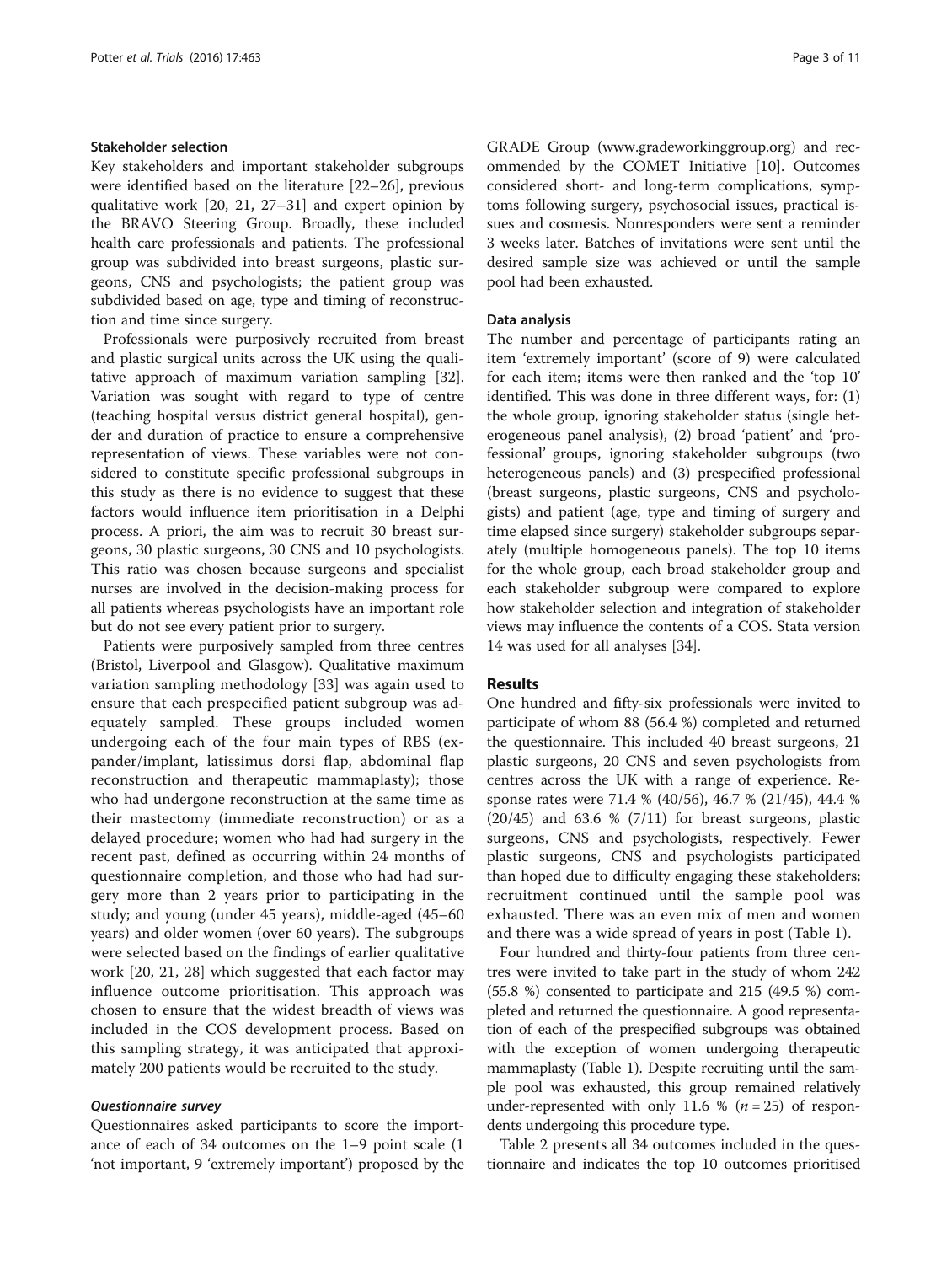<span id="page-3-0"></span>Table 1 Demographics of participants in the BRAVO study

| Number = 88<br>(% )         |
|-----------------------------|
|                             |
| 46 (52.3)                   |
|                             |
| 40 (45.5)                   |
| 21 (23.9)                   |
| 20 (22.7)                   |
| 7(8.0)                      |
|                             |
| 18 (20.5)                   |
| 30 (34.1)                   |
| 29 (33.0)                   |
| 8(9.1)                      |
| 3(3.4)                      |
| $(Number = 215)$<br>$(\% )$ |
|                             |
| 77 (35.8)                   |
| 74 (34.4)                   |
| 64 (29.8)                   |
|                             |
| 21 (9.8)                    |
| 166 (77.2)                  |
| 28 (13.0)                   |
| 54 (29-76)                  |
|                             |
| 72 (33.5)                   |
| 88 (40.9)                   |
| 49 (22.8)                   |
| 6(2.8)                      |
| 33 (4-97)                   |
|                             |
| 110 (51.2)                  |
| 80 (37.2)                   |
| 25 (11.6)                   |
|                             |
| 54 (25.1)                   |
| 59 (27.4)                   |
| 74 (34.4)                   |
| 25 (11.6)                   |
| 3(1.4)                      |
|                             |
| 65 (30.2)                   |
| 139 (64.7)                  |
| 11(5.1)                     |
|                             |

Table 1 Demographics of participants in the BRAVO study (Continued)

| Marital status                |            |
|-------------------------------|------------|
| Single                        | 23 (10.7)  |
| Married/living with partner   | 153 (71.2) |
| Separated or divorced         | 28 (13.0)  |
| Widowed                       | 6(2.8)     |
| Missing                       | 5(2.3)     |
| Employment status             |            |
| Full- or part-time employment | 130 (60.5) |
| Homemaker/housewife           | 17(7.9)    |
| Retired                       | 45 (20.9)  |
| Not working                   | 16(7.4)    |
| Missing                       | 7(3.3)     |

<sup>a</sup> At the time of breast reconstruction; <sup>b</sup>At the time of entering the study;<br><sup>C</sup>Patients undergoing bilateral complex surgery who could not be classified Patients undergoing bilateral complex surgery who could not be classified into any one group

as 'extremely important' (score of 9) by: (1) the whole group, ignoring stakeholder status, (2) broad 'patient' and 'professional' groups ignoring stakeholder subgroups and (3) professional and patient stakeholder subgroups separately. Differences in the items prioritised are summarised in Table [3.](#page-6-0)

# The whole group, ignoring stakeholder status (single heterogeneous panel)

When the participants were considered as a single heterogeneous panel ignoring any stakeholder status, the top 10 outcomes prioritised included three short-term complications, five psychosocial and two cosmetic outcomes (Table [2\)](#page-4-0).

# Broad 'professional' and 'patient' groups, ignoring stakeholder subgroups (two heterogeneous panels) Professionals

The top 10 outcomes prioritised by the professional stakeholder group were identical to those observed when participants were amalgamated as a whole group (see (1) in the preceding text and Table [2\)](#page-4-0).

## Patients

There were nine outcomes prioritised in the patients' top 10 that were also prioritised by the whole group. However, two additional clinical outcomes (wound-related complications and unplanned surgery) were prioritised by the patient group (11 outcomes were included in the patients' top 10 since there were two items rated 9 by the same percentage of patients). In addition, one outcome (body image), which was prioritised by the whole group was not prioritised by patients.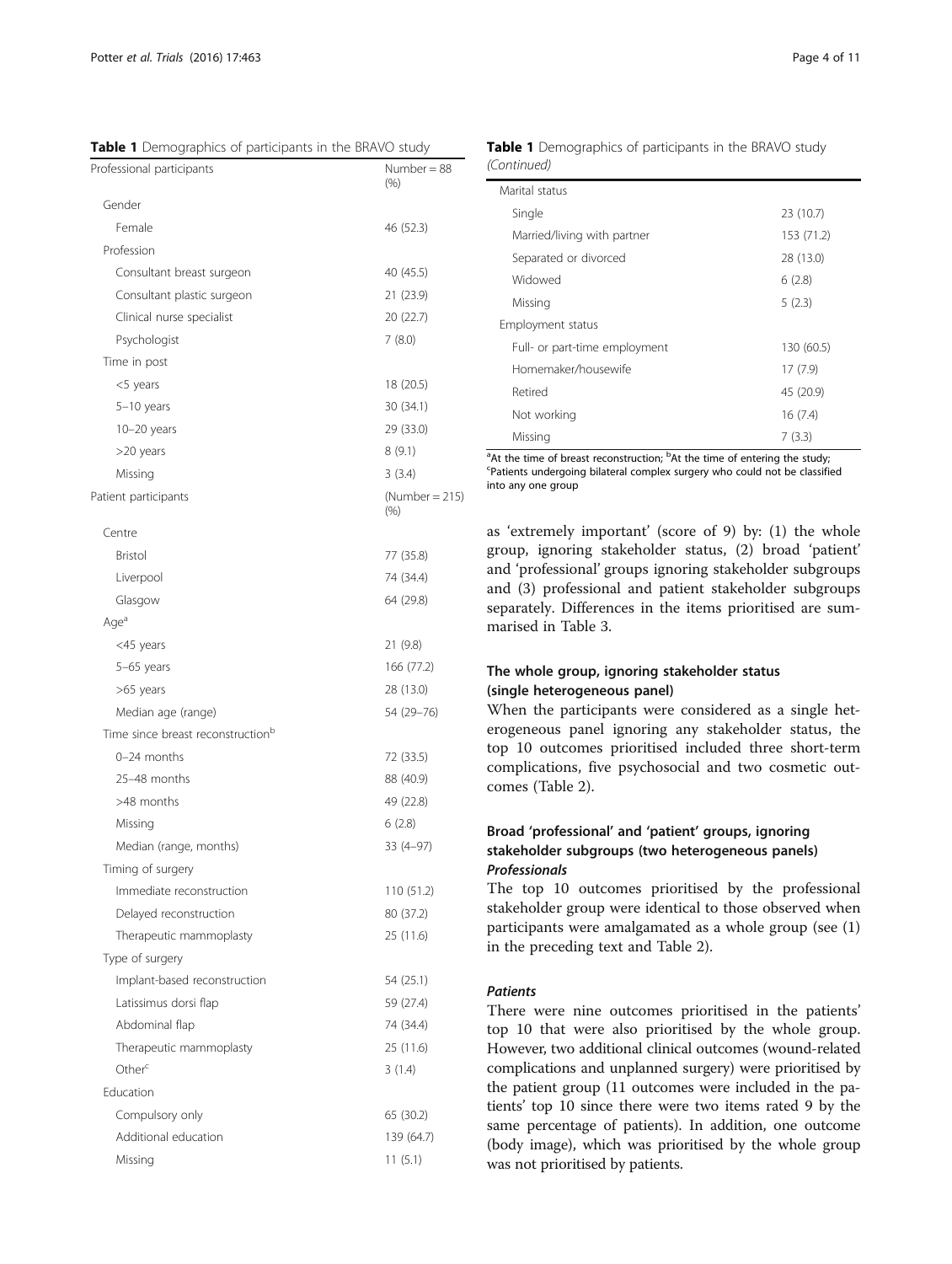Potter

et al. Trials

| Items prioritised in 'top 10'                    | $\mathsf{All}$           | $\mathsf{All}$ |                            | Professional subgroup |           |   | $\mathsf{All}$   | Patient subgroups              |              |    |            |            |  |                                                         |   |                                            |               |  |
|--------------------------------------------------|--------------------------|----------------|----------------------------|-----------------------|-----------|---|------------------|--------------------------------|--------------|----|------------|------------|--|---------------------------------------------------------|---|--------------------------------------------|---------------|--|
| concerns                                         | stakeholders<br>combined | <b>HCPs</b>    |                            |                       |           |   | patients         | Type of reconstructive surgery |              |    |            | Timing of  |  | Age of women<br>reconstruction undergoing BR<br>(years) |   |                                            | Time since BR |  |
|                                                  |                          | Breast         | Plastic<br>surgeon surgeon |                       | CNS Psych |   | Implant-based LD | flaps                          | Abdo<br>flap | TM | <b>IBR</b> | <b>DBR</b> |  |                                                         |   | <45 45-60 >60 <24 months >24 mo<br>post-op | post-op       |  |
| Short-term complications                         |                          |                |                            |                       |           |   |                  |                                |              |    |            |            |  |                                                         |   |                                            |               |  |
| Systemic complications                           |                          |                |                            |                       |           |   |                  |                                |              |    |            |            |  |                                                         |   |                                            |               |  |
| Bleeding-related complications                   |                          |                |                            |                       |           |   |                  |                                |              |    |            |            |  | ✓                                                       |   |                                            |               |  |
| Wound-related complications                      |                          |                | ✓                          |                       |           |   |                  | √                              |              |    |            |            |  |                                                         |   |                                            |               |  |
| Implant-related complications                    | ✓                        |                | ✓                          | ✓                     |           |   |                  | ✓                              |              |    |            |            |  |                                                         |   |                                            |               |  |
| Flap-related complications                       | ✓                        |                |                            | $\checkmark$          |           |   |                  |                                |              |    |            |            |  |                                                         |   |                                            |               |  |
| Major complications                              | $\checkmark$             |                | ✓                          | ✓                     |           |   |                  | ✓                              |              | ✓  |            |            |  |                                                         |   |                                            | √             |  |
| Long-term complications                          |                          |                |                            |                       |           |   |                  |                                |              |    |            |            |  |                                                         |   |                                            |               |  |
| Long-term implant-related<br>complications       |                          |                |                            | ✓                     |           |   |                  | ✓                              |              |    |            | ✓          |  | $\checkmark$                                            |   | ✓                                          |               |  |
| Long-term flap-related<br>complications          |                          |                |                            |                       |           |   |                  |                                |              |    |            |            |  |                                                         |   |                                            |               |  |
| Donor-site complications                         |                          |                |                            |                       |           |   |                  |                                |              |    |            |            |  |                                                         |   |                                            |               |  |
| Unplanned surgery for any<br>reason              |                          |                |                            | ✓                     |           |   | ℐ                |                                |              |    |            |            |  |                                                         |   |                                            |               |  |
| Symptoms following reconstructive breast surgery |                          |                |                            |                       |           |   |                  |                                |              |    |            |            |  |                                                         |   |                                            |               |  |
| Fatigue                                          |                          |                |                            |                       |           |   |                  |                                |              |    |            |            |  |                                                         |   |                                            |               |  |
| Breast symptoms                                  |                          |                |                            |                       |           |   |                  |                                |              |    |            |            |  |                                                         |   |                                            |               |  |
| Arm and shoulder symptoms                        |                          |                |                            |                       |           |   |                  |                                |              |    |            |            |  |                                                         |   |                                            |               |  |
| Implant-related symptoms                         |                          |                |                            |                       |           |   |                  |                                |              |    |            |            |  |                                                         |   |                                            |               |  |
| Donor-site symptoms                              |                          |                |                            |                       |           |   |                  |                                |              |    |            |            |  |                                                         |   |                                            |               |  |
| Psychosocial issues                              |                          |                |                            |                       |           |   |                  |                                |              |    |            |            |  |                                                         |   |                                            |               |  |
| Self-esteem                                      | ✓                        |                |                            |                       |           |   |                  |                                |              |    |            |            |  |                                                         | ✓ |                                            |               |  |
| Body image                                       | ✓                        |                | ✓                          |                       |           | ✓ |                  |                                |              |    |            |            |  |                                                         |   |                                            |               |  |
| Normality                                        | ✓                        |                | ✓                          | ✓                     |           |   |                  | ✓                              |              |    |            |            |  |                                                         | ✓ |                                            |               |  |
| Emotional well-being                             | ✓                        |                |                            | ✓                     |           |   |                  | ✓                              |              |    |            |            |  |                                                         |   |                                            |               |  |
| Sexual well-being                                |                          |                |                            |                       |           |   |                  |                                |              |    |            |            |  |                                                         |   |                                            |               |  |
| Quality of life                                  | ✓                        |                |                            |                       |           |   |                  | ✓                              |              |    |            |            |  |                                                         |   |                                            |               |  |

# <span id="page-4-0"></span>Table 2 Top 10 concerns prioritised by stakeholder groups in the BRAVO study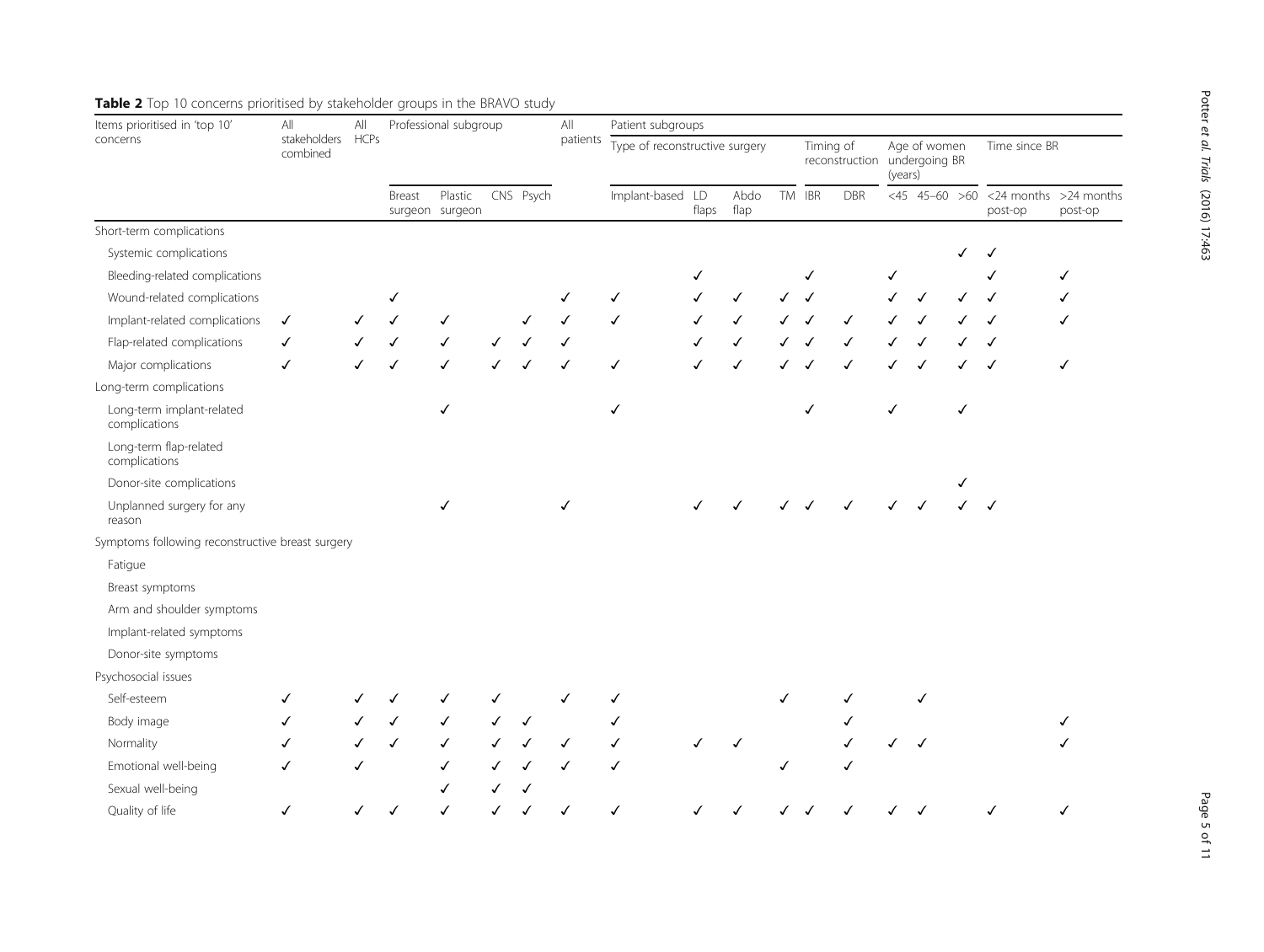Table 2 Top 10 concerns prioritised by stakeholder groups in the BRAVO study (Continued)

| Practical issues                                  |              |              |              |              |              |   |              |              |              |                           |              |              |                           |              |              |              |
|---------------------------------------------------|--------------|--------------|--------------|--------------|--------------|---|--------------|--------------|--------------|---------------------------|--------------|--------------|---------------------------|--------------|--------------|--------------|
| Physical well-being                               |              |              |              |              |              |   |              |              |              |                           |              |              |                           |              |              |              |
| Recovery time                                     |              |              |              |              |              |   |              |              |              |                           |              |              |                           |              |              |              |
| Duration of the procedure                         |              |              |              |              |              |   |              |              |              |                           |              |              |                           |              |              |              |
| Time to completion of breast<br>reconstruction    |              |              |              |              |              |   |              |              |              |                           |              |              |                           |              |              |              |
| Number of procedures required                     |              |              |              |              |              |   |              |              |              |                           |              |              |                           |              |              |              |
| Clothing issues                                   |              |              |              |              |              |   |              |              |              |                           |              |              |                           |              |              |              |
| Financial issues                                  |              |              |              |              |              |   |              |              |              |                           |              |              |                           |              |              |              |
| Economic issues                                   |              |              |              |              |              |   |              |              |              |                           |              |              |                           |              |              |              |
| Cosmesis                                          |              |              |              |              |              |   |              |              |              |                           |              |              |                           |              |              |              |
| Patient-reported cosmetic<br>outcome              | $\checkmark$ | $\checkmark$ | $\checkmark$ | $\checkmark$ | $\checkmark$ | ✓ | $\checkmark$ | $\checkmark$ | $\checkmark$ | $\checkmark$ $\checkmark$ | $\checkmark$ | $\checkmark$ | $\checkmark$              |              | $\checkmark$ | √            |
| Objective cosmetic outcome                        |              |              |              |              |              |   |              |              | ✓            |                           |              | √            |                           |              |              |              |
| Cosmetic outcome assessed by<br>patient's partner |              |              |              |              |              |   |              |              |              |                           |              |              |                           |              |              |              |
| Women's cosmetic satisfaction $\checkmark$        |              | $\checkmark$ | √            | $\checkmark$ | $\checkmark$ | ✓ | $\checkmark$ | $\checkmark$ | $\checkmark$ | $\checkmark$ $\checkmark$ | $\checkmark$ |              | $\checkmark$ $\checkmark$ | $\checkmark$ | $\checkmark$ | $\checkmark$ |

Abdo flaps abdominal flap reconstruction, BR breast reconstruction, CNS clinical nurse specialists, DBR delayed breast reconstruction, HCP health care professionals, IBR immediate breast reconstruction, LD latissimus dorsi flaps, post-op time post-operatively, psych psychologists, RBS reconstructive breast surgery, TM therapeutic mammaplasty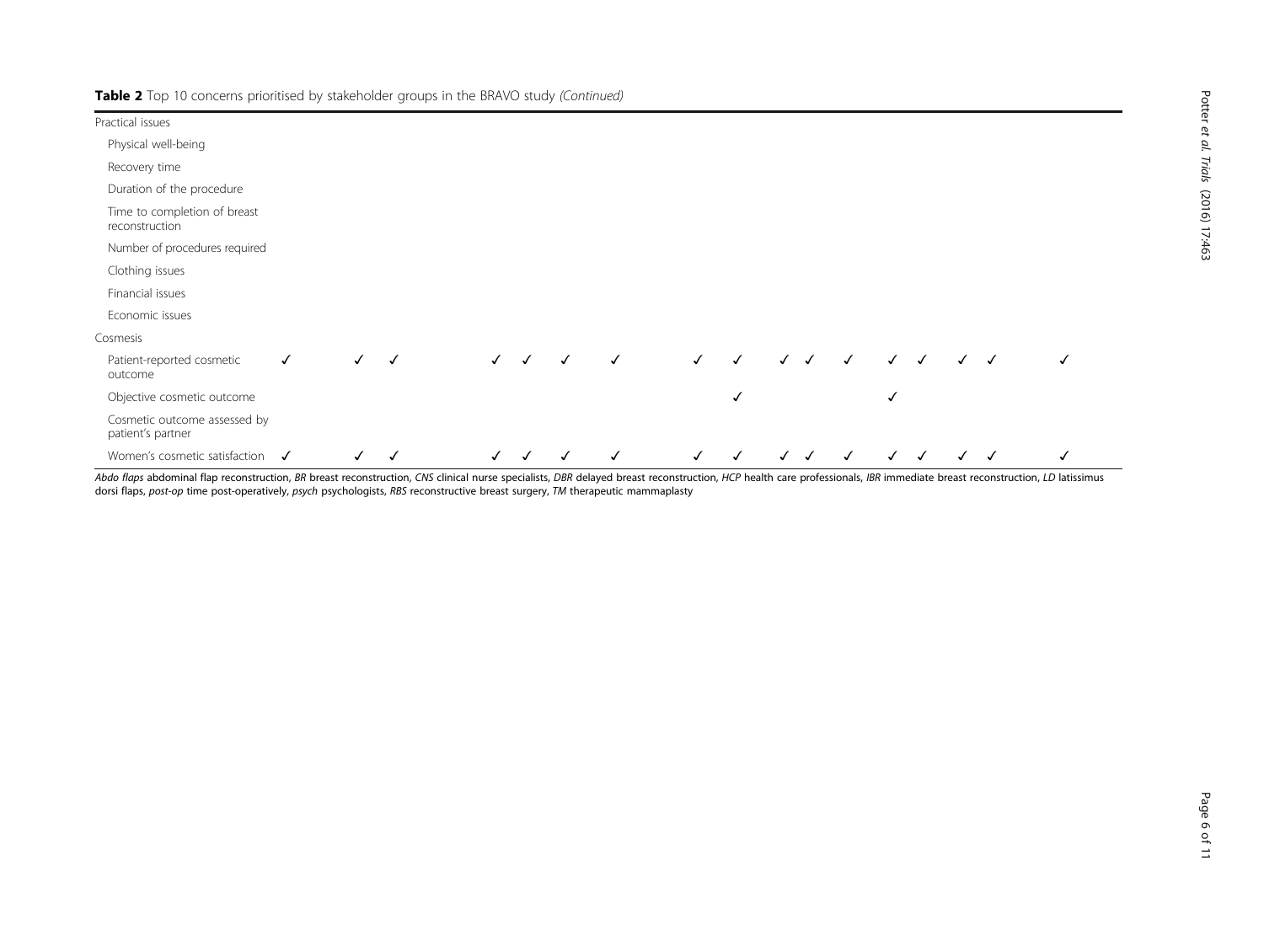| Single heterogeneous panel analysis<br>(outcomes prioritised by all participants<br>combined ignoring stakeholder groups) ( $n = 10$ ) | Two heterogeneous panel analysis (outcomes<br>prioritised considering professionals and patients<br>separately but ignoring prespecified subgroups) ( $n = 12$ ) | Multiple homogeneous panel analysis<br>(outcomes prioritised considering professional<br>and patients subgroups separately) ( $n = 18$ )                                                                                                                                                        |  |  |  |  |  |
|----------------------------------------------------------------------------------------------------------------------------------------|------------------------------------------------------------------------------------------------------------------------------------------------------------------|-------------------------------------------------------------------------------------------------------------------------------------------------------------------------------------------------------------------------------------------------------------------------------------------------|--|--|--|--|--|
| Short-term complications ( $n = 3$ )                                                                                                   | Short-term complications ( $n = 4$ )                                                                                                                             | Short-term complications ( $n = 6$ )                                                                                                                                                                                                                                                            |  |  |  |  |  |
| Implant-related complications<br>Flap-related complications<br>Major complications                                                     | Wound-related complications (Pt)<br>Implant-related complications (Both)<br>Flap-related complications (Both)<br>Major complications (Both)                      | Systemic complications (Pt-SG3, Pt-SG4)<br>Bleeding-related complications (Pt-SG1, Pt-SG2,<br>Pt-SG3, Pt-SG4)<br>Wound-related complications (P-SG) (Pt-SG1,<br>Pt-SG2, Pt-SG3, Pt-SG4)<br>Implant-related complications (all)<br>Flap-related complications (all)<br>Major complications (all) |  |  |  |  |  |
| Long-term complications $(n = 0)$                                                                                                      | Long-term complications $(n = 1)$                                                                                                                                | Long-term complications ( $n = 3$ )                                                                                                                                                                                                                                                             |  |  |  |  |  |
|                                                                                                                                        | Unplanned surgery for any reason (Pt)                                                                                                                            | Long-term implant-related complications (P-SG)<br>(Pt-SG1, Pt-SG2, Pt-SG3)<br>Donor-site complications (Pt-SG3)<br>Unplanned surgery for any reason (P-SG)<br>(Pt-SG1, Pt-SG2, Pt-SG3, Pt-SG4)                                                                                                  |  |  |  |  |  |
| Psychosocial issues $(n = 5)$                                                                                                          | Psychosocial issues $(n = 5)$                                                                                                                                    | Psychosocial issues $(n = 6)$                                                                                                                                                                                                                                                                   |  |  |  |  |  |
| Self-esteem<br>Body image<br>Normality<br>Emotional well-being<br>Quality of life                                                      | Self-esteem (Both)<br>Body image (P)<br>Normality (Both)<br>Emotional well-being (Both)<br>Quality of life (Both)                                                | Self-esteem (all)<br>Body image (all)<br>Normality (all)<br>Emotional well-being (all)<br>Sexual well-being (P-SG)<br>Quality of life (all)                                                                                                                                                     |  |  |  |  |  |
| Cosmesis $(n = 2)$                                                                                                                     | Cosmesis $(n = 2)$                                                                                                                                               | Cosmesis $(n = 3)$                                                                                                                                                                                                                                                                              |  |  |  |  |  |
| Patient-reported cosmetic outcome<br>Women's cosmetic satisfaction                                                                     | Patient-reported cosmetic outcome (Both)<br>Women's cosmetic satisfaction (Both)                                                                                 | Patient-reported cosmetic outcome (all)<br>Objective cosmetic outcome (Pt-SG1, Pt-SG3)<br>Women's cosmetic satisfaction (all)                                                                                                                                                                   |  |  |  |  |  |

<span id="page-6-0"></span>**Table 3** Summary of outcomes prioritised by using different approaches to the integration of stakeholders' views

Items in italics are those identified as the top 10 priorities at each stage of the analysis by a specific stakeholder group or subgroup ; group or subgroup prioritising the outcome is given in brackets

P professional group, P-SG professional subgroup, Pt patient group, Pt-SG1 patient subgroup 1 (type of reconstructive surgery), Pt-SG2 patient subgroup 2 (timing of reconstructive surgery), Pt-SG3 patient subgroup 3 (age of women undergoing reconstruction), Pt-SG4 patient subgroup 4 (time since breast reconstruction)

# Professional and patient stakeholder subgroups (multiple homogeneous panel)

# Professional stakeholder subgroups

Differences were seen when the professional subgroups were considered separately compared to when all professionals were amalgamated. Four additional outcomes including one short-term complication, two long-term complications and one psychosocial issue were prioritised as top 10 concerns by at least one professional subgroup when they were considered separately. One of these items, sexual well-being, was prioritised by three of the four professional groups, but did not reach the top 10 when the four groups were combined in a broad professional stakeholder group.

Of the 34 outcomes, the four subgroups agreed on 21 items not prioritised in their top 10 (primarily symptoms after surgery and practical issues). Only five (two clinical outcomes and three psychosocial issues) were common to the top 10 items for all four professional subgroups (Table [2\)](#page-4-0).

## Patient subgroup analysis

Additional items were prioritised when patients were subdivided based on each of the predefined patient subgroups (type of procedure, timing of procedure, time since surgery and age of patient). Bleeding-related complications, which was not in the top 10 when considering all patients together, was prioritised by at least one subgroup within type of procedure, timing of procedure, time since surgery and age of patient. Long-term implant complications were prioritised by one or more subgroups within type of procedure, timing of procedure and patient age; body image was prioritised within type, timing and time since procedure; systemic complications within time since surgery and age of patient; and objective cosmetic outcome within type of procedure and age of patient (Table [2](#page-4-0)).

Within each of the patient subgroups there was a degree of disagreement. Within type of procedure, whilst all four subgroups agreed that seven out of the 34 items were in the top 10 concerns and that 19 were not, there was no consensus on the remaining eight outcomes. Within timing of procedure, both subgroups were in agreement on 27 items (seven prioritised and 20 not prioritised by both subgroups); for time since procedure, there was agreement for 30 items (seven prioritised and 23 not); and for age, all four subgroups agreed on 28 items (9 prioritised and 19 not) (Table [2](#page-4-0)).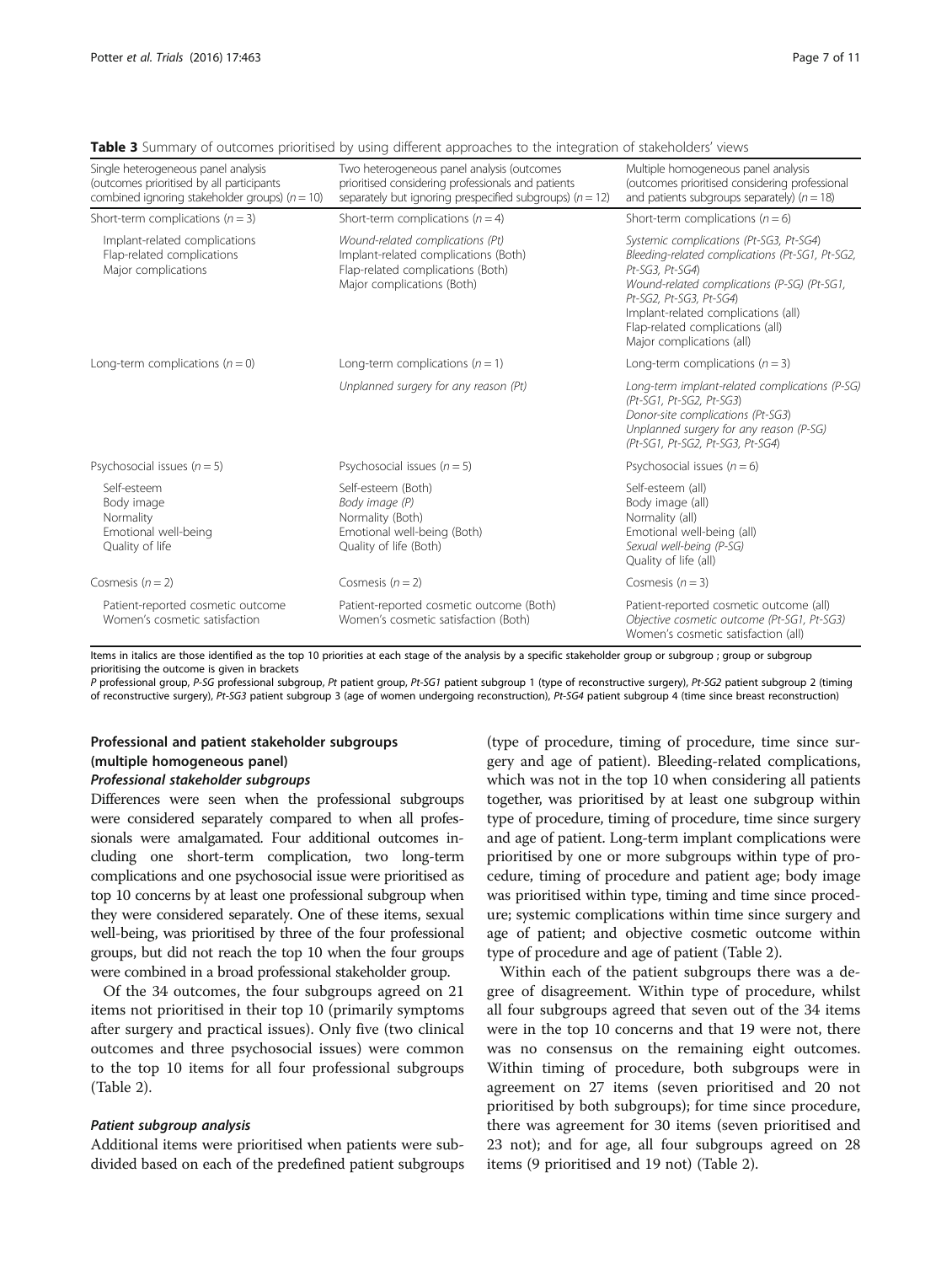# Recommendations for stakeholder selection and the integration of stakeholder views in the development of COSs

This work suggests that decisions regarding stakeholder selection and integration of stakeholder views within Delphi surveys may significantly influence the content of a COS. We therefore propose the following recommendations as a framework for use in future COS development studies (Table 4).

We recommend careful selection of relevant stakeholder groups and subgroups a-priori informed by the published literature and expert opinion (Table 4). These decisions should be agreed and documented at the start of the study and reported to aid transparency. Participants should then be treated as multiple homogeneous panels and feedback generated and presented for each panel separately and criteria for retaining items based on individual panels. The development of the COS will be more robust and transparent if all stakeholders' views are appropriately considered and valued at every stage, this should also improve subsequent uptake. If there are numerous panels, or some much smaller than others, one approach would be to define consensus with combination criteria. For example, an outcome must be scored 7–9 by at least 60 % of participants in at least three out of four stakeholder groups [[35](#page-10-0)]. Further work is needed to determine the most appropriate way to do this.

#### **Discussion**

This paper has explored the impact of analysing results from a Delphi survey by broad stakeholder groups (professionals and patients) and specific stakeholder subgroups, on the top 10 items prioritised for a COS. When the participants were considered as two broad stakeholder groups (two heterogeneous panels), two additional outcomes were prioritised compared to when participants were considered as a single heterogeneous group. Six further items were prioritised when participants were treated as multiple heterogeneous panels (professional and patient) (Table [3\)](#page-6-0). Pooling broad stakeholder groups or all the participant data led to oversimplification of views of the study participants, with potentially important outcomes being lost. Decisions as to which stakeholders to include in a Delphi process and how to integrate them (in terms of single or multiple panels) in the presentation of feedback and consensus criteria are likely, therefore, to impact on the final COS. Indeed, donor site complications, an outcome that was only prioritised by one patient subgroup in the initial round of the Delphi process was ultimately included in the final COS for RBS [\[15\]](#page-9-0).

Breast reconstruction is a particularly complex area, yet this exploratory work demonstrates the importance of a comprehensive sampling of stakeholders to include in a Delphi survey to select a COS. The application of qualitative techniques, such as maximum variation sampling with or without a sampling matrix, may provide a robust framework for this, although other methods may also be appropriate.

Other studies have demonstrated the importance of stakeholder selection in the development of COSs [\[9](#page-9-0)]. For example, when the set for rheumatoid arthritis was developed by the OMERACT group it did not include patients' views [\[36](#page-10-0)–[38\]](#page-10-0). Subsequent patient involvement demonstrated that fatigue was central from their perspective. This was added to the COS, highlighting, on a broad level, the importance of including all relevant stakeholder views [[36](#page-10-0)]. Other Delphi surveys conducted as part of COS development have previously considered

Table 4 Recommendations for stakeholder selection and the integration of stakeholder views in the development of core outcome sets

Identify all potential stakeholder groups and subgroups from the literature and expert opinion. Study Steering Group to consider all stakeholders and justify and document choice

2 The final sample size will be informed by the number of subgroups. Each subgroup should include sufficient numbers of individuals to ensure adequate representation of that group's views. Further work is required to determine optimal numbers. Decisions regarding target numbers of individuals for each subgroup to be made, documented and justified by the study Steering Group. Any anticipated problems with recruitment and possible fall-back positions to be documented

- 3 Analyse prespecified stakeholder groups and subgroups separately using a multiple homogeneous panel approach. Item prioritisation criteria should then be applied to each individual stakeholder subgroup to determine which items are to be carried forward to the next round/consensus meeting and results presented to the Steering Group for consideration
- 4 Any item which meets the cut-off criteria for inclusion in any prespecified stakeholder subgroup should ideally be carried forward to the next round/consensus meeting irrespective of whether the item is prioritised by the group as a whole. If there are a large number of subgroups (for example, >5) or some much smaller than others, higher thresholds may be necessary for an item to be retained if prioritised by a single subgroup only or consensus may be defined with combination criteria; for example, items are only retained if inclusion criteria are met by 2 or more subgroups. Decisions regarding these criteria should be discussed and agreed by the Steering Group and the rationale for the decisions recorded
- 5 Any item for which uncertainty remains should be carried forward to the next Delphi round or discussed at consensus meetings. Any reason(s) why this should not be done should be discussed by the Steering Group and the justifications recorded
- 6 If consensus is not achieved following the Delphi process, one or more consensus meetings are advocated. Meetings should be attended by representatives of each prespecified stakeholder subgroup. Any reason(s) why this should not be done should be discussed by the Steering Group and the justifications recorded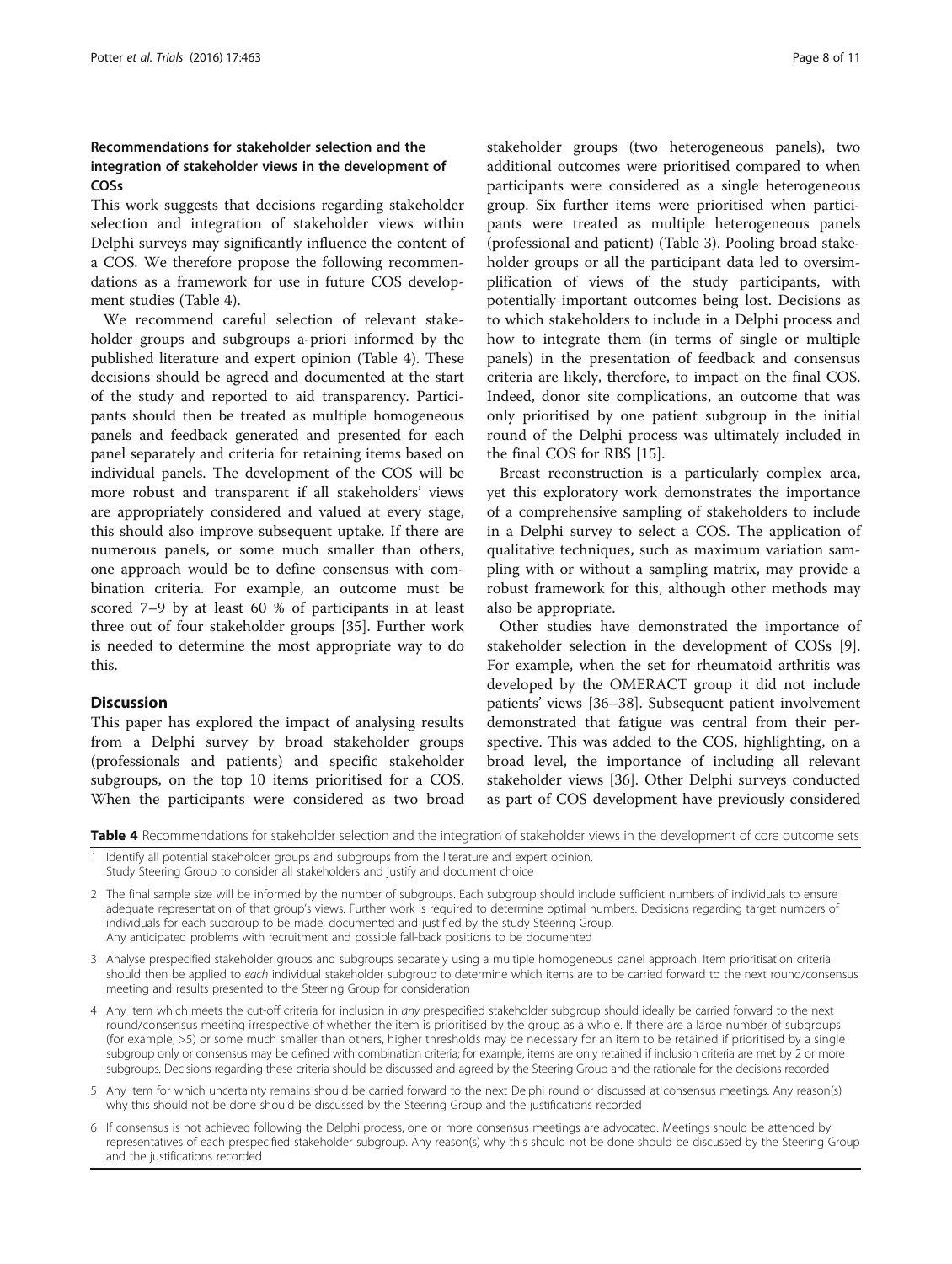participants from professional and patient stakeholder groups and subgroups [\[14](#page-9-0), [39](#page-10-0), [40](#page-10-0)], but we are not aware of any that examined how this may influence selection of outcomes. Recent methodological work suggests that all participants should receive feedback for each stake-holder group [\[18](#page-9-0)] or stakeholder subgroup [\[14\]](#page-9-0) separately to optimise consensus during the process of selecting COSs. This present study highlights differences in opinion across all of the stakeholder subgroups; presenting separate feedback for each subgroup enables participants to reconsider their scores in light of different views, hence enabling better consensus to follow. If stakeholder subgroups or broad groups are pooled, differences in opinion will be lost and potential consensus across stakeholder groups or subgroups reduced.

For the purposes of this methodological study we chose to rank outcomes based on the percentage of participants rating an item 'extremely important' (score of 9) and the top 10 outcomes identified. Core outcome set developers use a variety of consensus criteria within Delphi surveys for determining which outcomes should be included in the COS or taken forward to the next stage of the consensus process [[17](#page-9-0)]. Commonly, these relate to a mean or median value for each outcome or a percentage of participants scoring an outcome as 'important'. The top 10 was selected for this study to make comparisons across the different panels more straightforward; any other approach is likely to have identified similar differences in the outcomes prioritised.

Whilst this study suggests that all potentially relevant stakeholder subgroups should be considered as multiple homogeneous panels in a Delphi survey, it may not be possible to identify all the characteristics which influence outcome prioritisation. It may also not be feasible to adequately sample all identified stakeholder subgroups. Furthermore, different stakeholder characteristics (e.g. age and reconstruction type) may interact to influence which outcomes are valued. Such interactions may be difficult to disentangle in a Delphi process and preliminary qualitative work with stakeholders may be required to allow meaningful subgroups to be selected. In addition, it may be possible to conceive an almost infinite number of subgroups for a given condition. This would almost inevitably lead to under-representation of any single group and, depending on the criteria used to retain items, may lead to the retention of an unwieldy number of outcomes. Large numbers of subgroups may also complicate the provision of feedback in the Delphi process. Type of feedback has been shown to influence the prioritisation of outcomes in COS development [\[18\]](#page-9-0). How feedback is provided in the context of multiple stakeholder subgroups would, therefore, require careful consideration and further work is needed to determine how this process may be optimised. There is a need, therefore, to identify a

priori the key professional and patient characteristics to consider as separate panels during the Delphi, ideally based on previous evidence. Breadth of experience can then be ensured with maximum variation sampling within each predefined subgroup.

It may also be argued that since the aim of the consensus methods is to determine a minimum 'core' outcome set, variation in outcome prioritisation by stakeholder subgroups at early stages in the process may be irrelevant since differences may disappear as the consensus process moves forward. However, if items are dropped early on because they are not deemed important by participants as a whole, or by all professionals or all patients; or if feedback is not presented for each subgroup separately, consensus across all stakeholders cannot be fully achieved.

Finally, this study may have implications beyond the Delphi process. One or more consensus meetings are an important step in agreeing and ratifying the final COS if uncertainty remains following the Delphi. Extrapolating the findings of this study, adequate representation from each identified stakeholder subgroup at these meeting would be vital to allow meaningful consensus to emerge. This may not be feasible if multiple stakeholder subgroups are involved, but should be advocated as best practice in future COS development studies when consensus meetings are considered necessary.

## Conclusions

Core outcome sets can improve the quality and consistency of research and, hence, its value to patients, professionals and policy-makers [\[10\]](#page-9-0). Careful and appropriate stakeholder selection and integration of stakeholder views, however, are necessary to ensure that the resultant COS is valid and accepted. Further work is required to produce definitive guidance on this important issue, but the formal, robust and transparent recommendations presented here may aid future COS developers in the design and conduct of their studies and may be the first step to improving the validity and value of COSs. Widespread adoption of these recommendations may, therefore, promote the uptake and use of future COSs in practice.

#### Abbreviations

BRAVO: Breast reconstruction and valid outcomes; CNS: Clinical nurse specialists; COS: Core outcome set; RBS: Reconstructive breast surgery

#### Acknowledgements

The authors are grateful to the patients and health care professionals who participated in this study.

#### Funding

This work was undertaken with the support of the MRC ConDuCT-II Hub (Collaboration and innovation for Difficult and Complex randomized controlled Trials In Invasive procedures – MR/K025643/1). SP is supported by an Academy of Medical Sciences Clinical Lecturer Starter Grant (AMS-SGCL8-Potter) and JMB is an NIHR senior investigator.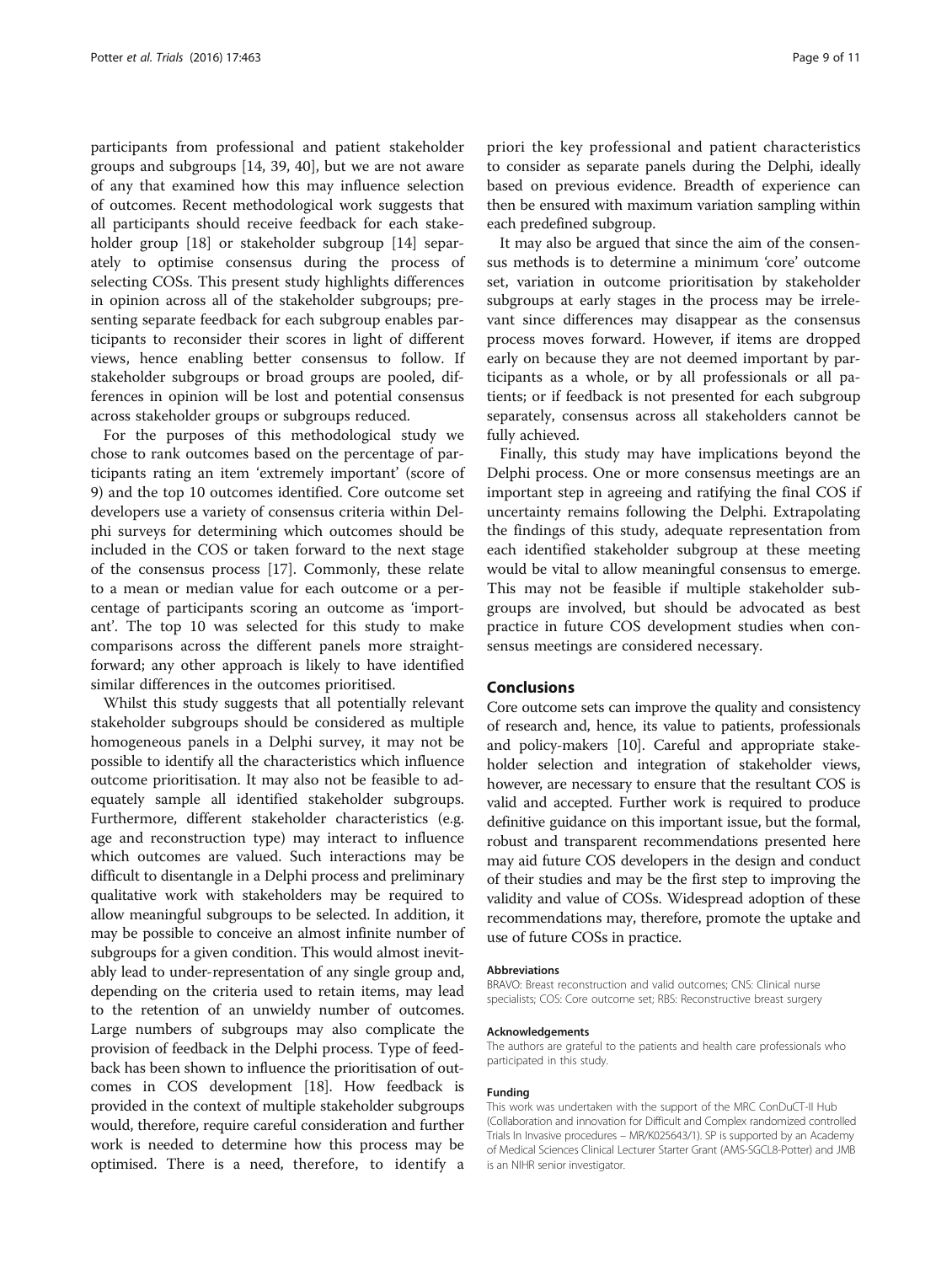### <span id="page-9-0"></span>Availability of data and materials

Data supporting this paper will be made available on reasonable request.

#### Authors' contributions

SP designed the study, collected and analysed the data and wrote the first draft of the manuscript. STB designed the study, reviewed the data analysis and critically revised the manuscript. JAW contributed to study design and data collection. CH designed the study and contributed to the data analysis. JMB designed the study, reviewed the data analysis and critically revised the manuscript. All authors reviewed and approved the manuscript prior to submission.

#### Authors' information

SP is an Academic Clinical Lecturer in General surgery. STB is a senior lecturer in medical statistics. CH is a Professor of Breast Surgery. JAW was an Academic Foundation Programme (AF2) doctor and JMB is a Professor of Surgery.

#### Competing interests

The authors declare that they have no competing interests.

#### Consent for publication

Not applicable.

#### Ethics approval and consent to participate

Full ethical approval was obtained for the study (NRES Committee South West – Central Bristol - REC-11/SW/0305).

Patient participants provided fully written consent prior to participation in the study. Health care professional consent was implied by completing and returning the study questionnaires.

#### Author details

<sup>1</sup> Bristol Centre for Surgical Research, School of Social and Community Medicine, University of Bristol, 39 Whatley Road, Clifton, Bristol, UK. <sup>2</sup>Linda McCartney Breast Care Centre, Royal Liverpool and Broadgreen University Hospitals NHS Trust, Liverpool, UK. <sup>3</sup>Division of Surgery, Head and Neck, University Hospitals Bristol NHS Foundation Trust, Upper Maudlin Street, Bristol, UK.

### Received: 13 April 2016 Accepted: 31 August 2016 Published online: 23 September 2016

#### References

- 1. Williamson PR, Clarke M. The COMET (Core Outcome Measures in Effectiveness Trials) Initiative: its role in improving Cochrane Reviews (editorial). Cochrane Database Syst Rev. 2013;3(5):ED000041.
- 2. Williamson P, Altman D, Blazeby J, Clarke M, Gargon E. Driving up the quality and relevance of research through the use of agreed core outcomes. J Health Serv Res Policy. 2012;17(1):1–2.
- 3. Hirsch BR, Califf RM, Cheng SK, et al. Characteristics of oncology clinical trials: insights from a systematic analysis of clinicaltrials.gov. JAMA Intern Med. 2013;173(11):972–9.
- Blencowe NS, Chana P, Whistance RN, Stevens D, Wong NACS, Falk SJ, Blazeby JM. Outcome reporting in neoadjuvant surgical trials: a systematic review of the literature and proposals for new standards. J Natl Cancer Inst. 2014;106(9). doi: [10.1093/jnci/dju217](http://dx.doi.org/10.1093/jnci/dju217).
- 5. Blencowe NS, Strong S, McNair AGK, Brookes ST, Crosby T, Griffin SM, Blazeby JM. Reporting of short-term clinical outcomes after esophagectomy: a systematic review. Ann Surg. 2012;255(4):658–66.
- Currie A, Brigic A, Blencowe NS, Potter S, Faiz OD, Kennedy RH, Blazeby JM. Systematic review of surgical innovation reporting in laparoendoscopic colonic polyp resection. Br J Surg. 2015;102(2):e108–16.
- 7. Hopkins JC, Howes N, Chalmers K, Savovic J, Whale K, Coulman KD, Welbourn R, Whistance RN, Andrews RC, Byrne JP, et al. Outcome reporting in bariatric surgery: an in-depth analysis to inform the development of a core outcome set, the BARIACT Study. Obes Rev. 2015;16(1):88–106.
- Potter S, Brigic A, Whiting PF, Cawthorn SJ, Avery KN, Donovan JL, Blazeby JM. Reporting clinical outcomes of breast reconstruction: a systematic review. J Natl Cancer Inst. 2011;103(1):31–46.
- Clarke M. Standardising outcomes for clinical trials and systematic reviews. Trials. 2007;8(1):39.
- 10. Williamson P, Altman D, Blazeby J, Clarke M, Devane D, Gargon E, Tugwell P. Developing core outcome sets for clinical trials: issues to consider. Trials. 2012;13(1):132.
- 11. Kirkham J, Gorst S, Altman D, Blazeby J, Clarke M, Devane D, Gargon E, Williamson P, COS-STAR Group. COS-STAR: a reporting guideline for studies developing core outcome sets (protocol). Trials. 2015;16(1):373.
- 12. COMET Inititative. Core outcome measures in effectiveness trials. 2011. [http://www.comet-initiative.org/.](http://www.comet-initiative.org/)
- 13. Gargon E, Gurung B, Medley N, Altman DG, Blazeby JM, Clarke M, Williamson PR. Choosing important health outcomes for comparative effectiveness research: a systematic review. PLoS One. 2014;9(6):e99111.
- 14. Harman NL, Bruce IA, Kirkham JJ, Tierney S, Callery P, O'Brien K, Bennett AMD, Chorbachi R, Hall PN, Harding-Bell A, et al. The importance of integration of stakeholder views in core outcome set development: otitis media with effusion in children with cleft palate. PLoS One. 2015;10(6):e0129514.
- 15. Potter S, Holcombe C, Ward JA, Blazeby JM, the BSG. Development of a core outcome set for research and audit studies in reconstructive breast surgery. Br J Surg. 2015;102(11):1360–71.
- 16. Sinha IP, Smyth RL, Williamson PR. Using the Delphi Technique to determine which outcomes to measure in clinical trials: recommendations for the future based on a systematic review of existing studies. PLoS Med. 2011;8(1):e1000393.
- 17. Diamond IR, Grant RC, Feldman BM, Pencharz PB, Ling SC, Moore AM, Wales PW. Defining consensus: a systematic review recommends methodologic criteria for reporting of Delphi studies. J Clin Epidemiol. 2014;67(4):401–09.
- 18. Brookes ST, Macefield RC, Williamson PR, McNair AG, Potter S, Blencowe NS, Strong S, Blazeby JM. Three nested randomized controlled trials of peeronly or multiple stakeholder group feedback within Delphi surveys during core outcome and information set development. Trials. 2016;17(1):1–14.
- 19. Thiruchelvam PTR, McNeill F, Jallali N, Harris P, Hogben K. Post-mastectomy breast reconstruction. BMJ. 2013;347. doi: [10.1136/bmj.f5903](http://dx.doi.org/10.1136/bmj.f5903).
- 20. Potter S, Mills N, Cawthorn S, Blazeby J. Understanding decision-making for reconstructive breast surgery: a qualitative study. Eur J Surg Oncol. 2012;38(5):458.
- 21. Potter S, Mills N, Cawthorn S, Wilson S, Blazeby J. Exploring inequalities in access to care and the provision of choice to women seeking breast reconstruction surgery: a qualitative study. Br J Cancer. 2013;109:1181–91.
- 22. Wolf L. Part I: Decision making and sources of information. Eur J Oncol Nurs. 2004;8:211–23.
- 23. Temple-Oberle C, Ayeni O, Webb C, Bettger-Hahn M, Ayeni O, Mychailyshyn N. Shared decision-making: applying a person-centered approach to tailored breast reconstruction information provides high satisfaction across a variety of breast reconstruction options. J Surg Oncol. 2014;110(7):796-800.
- 24. Lee CN, Belkora J, Chang Y, Moy B, Partridge A, Sepucha K. Are patients making high-quality decisions about breast reconstruction after mastectomy? Plast Reconstr Surg. 2011;127(1):18–26.
- 25. Alderman A, Hawley S, Morrow M, Salem B, Hamilton A, Graff J, Katz S. Receipt of delayed breast reconstruction after mastectomy: do women revisit the decision? Ann Surg Oncol. 2011;18(6):1748–56.
- 26. Wolf L. The information needs of women who have undergone breast reconstruction, Part II: Information giving and content of information. Eur J Oncol Nurs. 2004;8:315–24.
- 27. Potter S, Harcourt D, Cawthorn SJ, Warr R, Mills N, Havercroft D, Blazeby J. Assessment of cosmesis after breast reconstruction surgery: a systematic review. Ann Surg Oncol. 2011;18(3):813–23.
- 28. Potter S, Mills N, Cawthorn S, Wilson S, Blazeby J. Exploring information provision in reconstructive breast surgery: a qualitative study. Breast. 2015; 24(6):732–8.
- 29. Potter S, Mills N, Cawthorn S, Donovan J, Blazeby J. Time to be BRAVE: is educating surgeons the key to unlocking the potential of randomised clinical trials in surgery? A qualitative study. Trials. 2014;15(1):80.
- 30. Potter S, Mills N, Cawthorn SJ, Blazeby J. Improving the patient journey in breast reconstruction: a qualitative study. Eur J Surg Oncol. 2012;38(5):426.
- 31. Potter S. Investigating the feasibility of randomised clinical trials in breast reconstruction. University of Bristol; 2011.
- 32. Mays N, Pope C. Qualitative research: rigour and qualitative research. BMJ. 1995;311(6997):109–12.
- 33. Mays N, Pope C. Assessing quality in qualitative research. BMJ. 2000;320:50–2.
- 34. Stata. 2009. [www.stata.com.](http://www.stata.com) Accessed 19 Sept 2016.